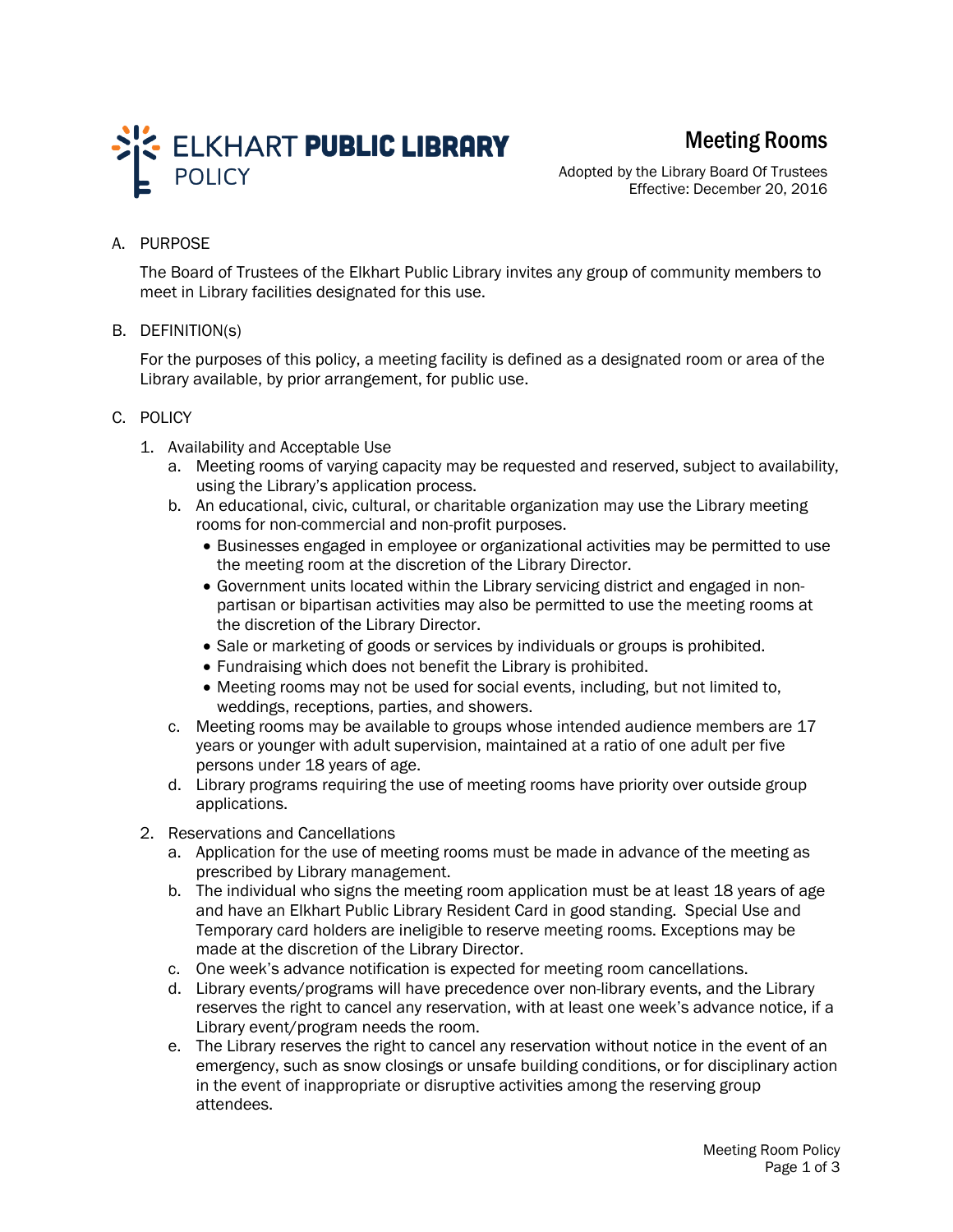- f. Due to high demand for meeting rooms, groups that cancel reservations three consecutive times, or do not appear for their scheduled meeting for three consecutive occasions, will be prohibited from reserving meeting rooms for a period of six months.
- 3. Hours of Use
	- a. Meeting rooms are available during open hours of the Library or as amended by Library management.
	- b. Programs must end 15 minutes prior to Library's scheduled closing time. However, the Library reserves the right to require programs to end earlier. The room(s) must be returned to its original condition and vacated by the Library's scheduled closing time.

## 4. Fees

- a. The Library does not asses a fee for the use of the meeting rooms.
- b. Groups or individuals may not charge or solicit an admission-type fee for any event or program held in the meeting rooms.
- 5. Equipment and Furniture
	- a. The applicant must request the use of any Library equipment and furniture for a reserved meeting room at the time of application. Library equipment may not be removed from the meeting room.
- 6. Conditions of Use
	- a. Groups or individuals using the meeting rooms may not disrupt others' use of the Library. Persons attending the meeting are subject to Elkhart Public Library's Code of Conduct, which is attached to the meeting room reservation form.
	- b. The number of attendees shall be limited to the posted maximum occupancy.
	- c. Food and drink are allowed in designated meeting rooms. Alcohol is strictly prohibited. Cleaning up food and drink debris, spills, etc. will be the responsibility of the group reserving the room. A fee may be assessed if additional cleaning by Library staff is necessary.
	- d. Meetings are bound by state and federal Open Door laws where applicable. The responsibility to comply with such laws is incumbent on the group reserving the meeting room. A group may restrict attendance to a limited or designated audience except where these laws apply. The Library is not responsible for assuring compliance but will provide appropriate space for groups to post any such required notices.
	- e. The Library Director, or delegated representative of the Director, is authorized to deny the use of the meeting rooms to any group that is disorderly or has a history of disorderly and abusive conduct, or that violates this policy.

## 7. Liabilities

- a. The Library allows the use of its facilities with the understanding that the Library accepts no responsibility for the personal safety of any person, either inside or outside the building, during that use.
- b. The Library is not responsible for damage, loss, or theft of personal property.
- c. The individual who signs the meeting room application shall be responsible for the conduct of the group and for protection of Library property in connection with the meeting. The Library shall be promptly reimbursed by the signing party for any expense or damage resulting from the use of the facility.
- d. Groups and individuals will indemnify and hold harmless the Elkhart Public Library, the Library Board of Trustees, the Director, and all Library employees and volunteers, from any loss, damage, liability, costs and/or expense that may arise during or to be caused in any way by such use of the Library facilities.
- 8. Disclaimer